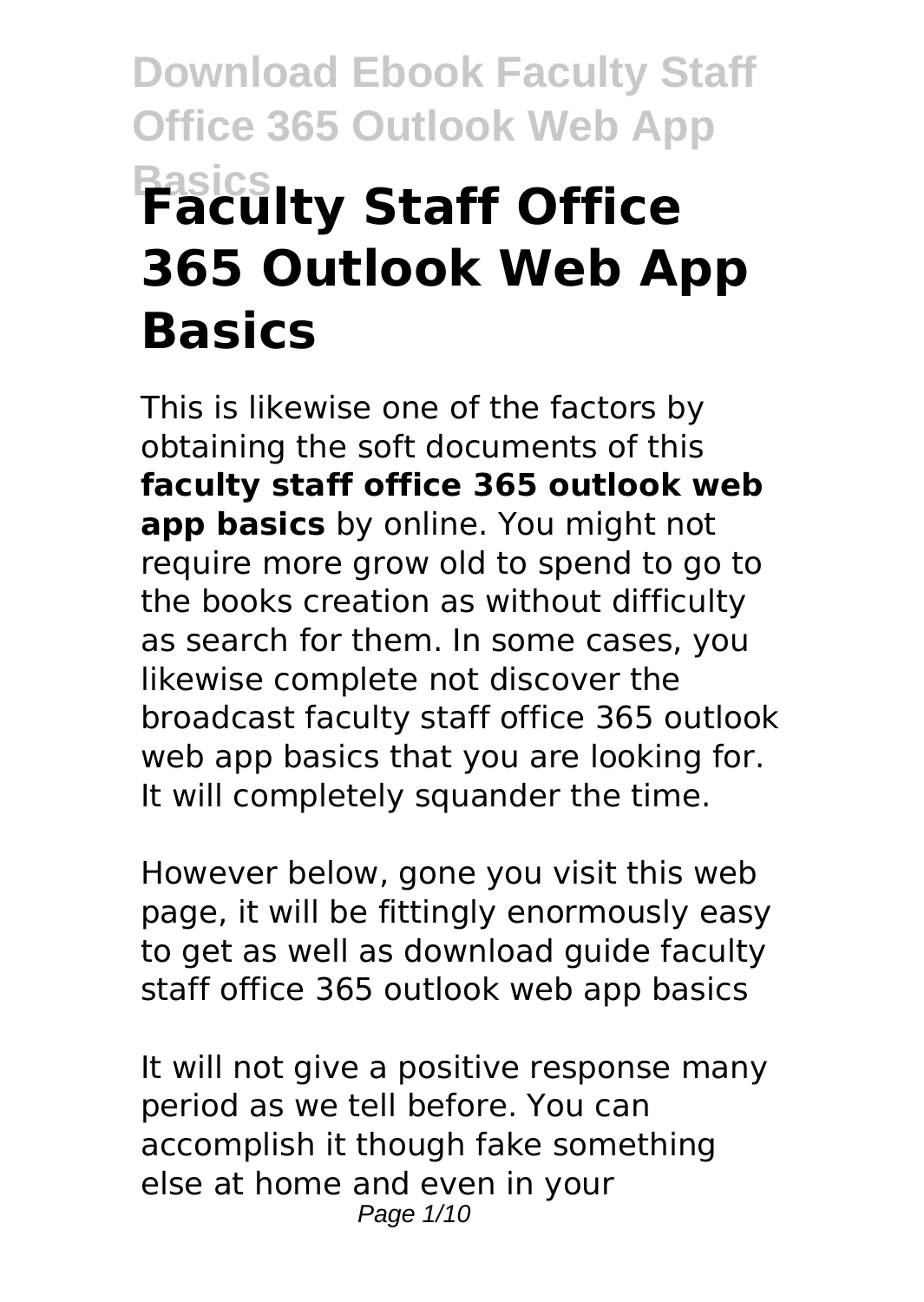**Download Ebook Faculty Staff Office 365 Outlook Web App Basics** workplace. thus easy! So, are you question? Just exercise just what we present under as competently as review **faculty staff office 365 outlook web app basics** what you once to read!

All of the free books at ManyBooks are downloadable — some directly from the ManyBooks site, some from other websites (such as Amazon). When you register for the site you're asked to choose your favorite format for books, however, you're not limited to the format you choose. When you find a book you want to read, you can select the format you prefer to download from a drop down menu of dozens of different file formats.

#### **Faculty Staff Office 365 Outlook**

Collaborate for free with online versions of Microsoft Word, PowerPoint, Excel, and OneNote. Save documents, spreadsheets, and presentations online, in OneDrive.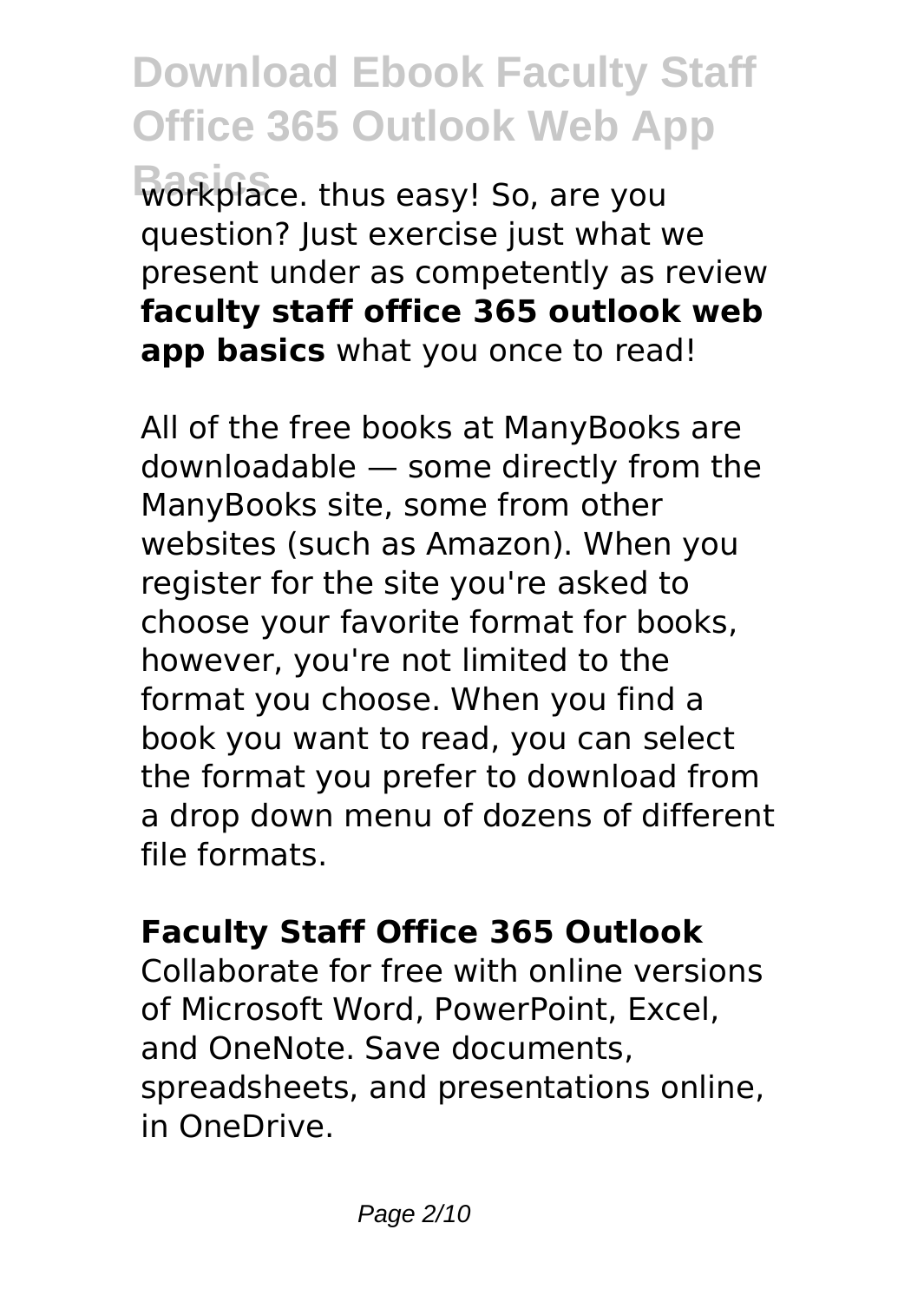## **Basics Office 365 login**

Office 365 (Exchange) Email for Faculty & Staff All MSU faculty and staff are automatically given an Office 365 mailbox. Email addresses are generally in the format of first.last@montana.edu. Office 365 Email Features/Benefits

#### **Office 365 (Exchange) Email for Faculty & Staff - Office ...**

Microsoft Office 365 ProPlus for Faculty, Staff, and Students. Northwestern University's agreement with Microsoft now provides Microsoft Office 365 ProPlus for download on both PC and Mac to all faculty, staff, and active or incoming students registered for a class in the current or following academic term. Faculty, staff, and students may install the latest copies of the software on up to five different computers and, because the applications come directly from Microsoft online, will always ...

### **Microsoft Office 365 ProPlus for Faculty, Staff, and ...**

Page 3/10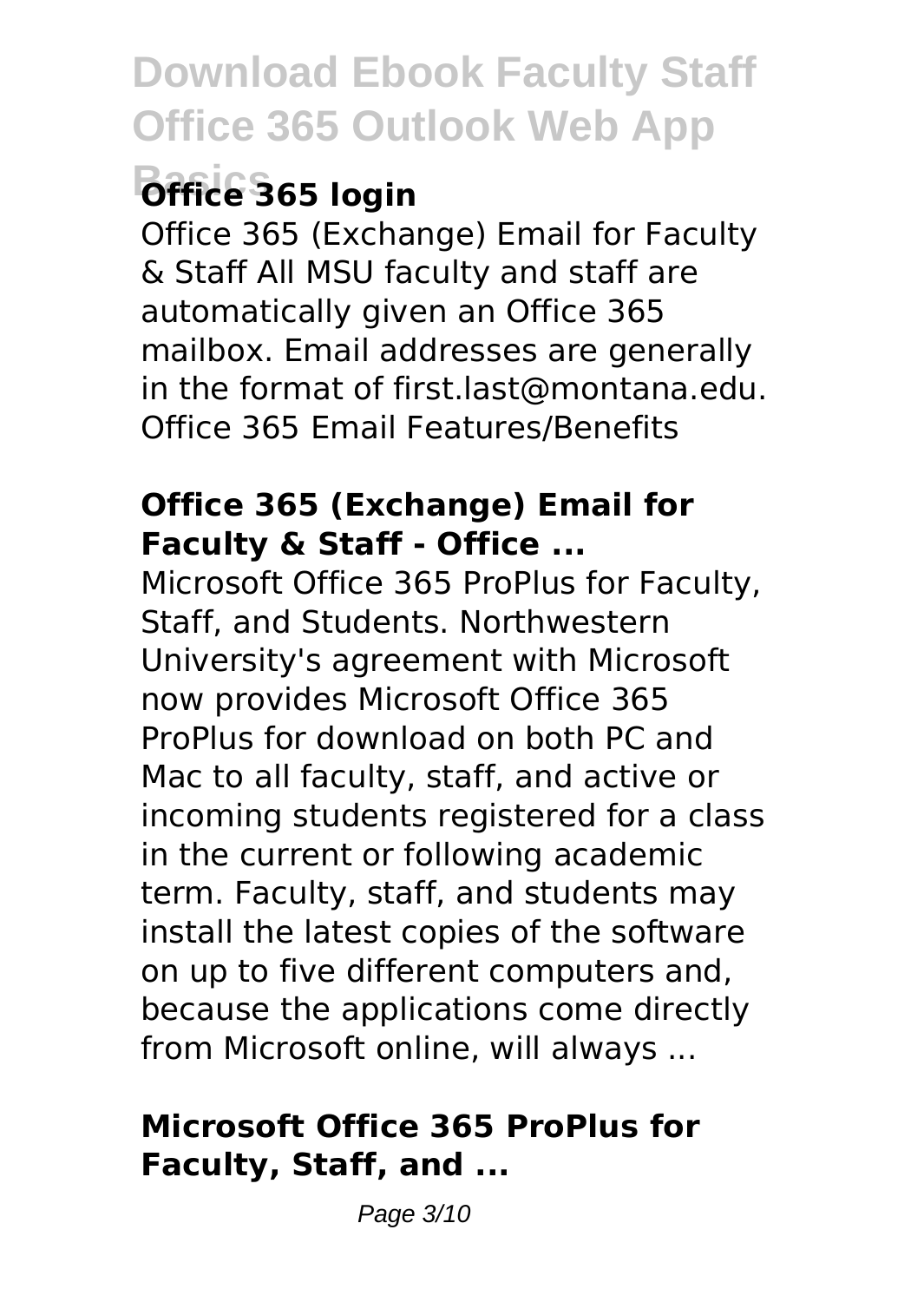**OIT supports Microsoft 365 email** accounts for most of the UA campus. Hosting email in the Microsoft cloud offers many benefits, such as real time updates without system downtime, high availability for business continuity, and email accessibility anywhere an internet connection is available. Plus, with Microsoft 365, you can seamlessly schedule meetings, create and share documents, and collaborate in one secure and consistent platform.

#### **Faculty and Staff Email – Office of Information Technology ...**

Office 365 for Faculty and Staff Free Office Downloads for TCU Faculty and Staff on Personal Devices With our Office 365 Education Plus licensing, current TCU Faculty and Staff now have the ability to download and install Office on personally-owned computers and devices for free. Office can be installed on up to 5 devices for free.

#### **Office 365 for Faculty and Staff -**

Page 4/10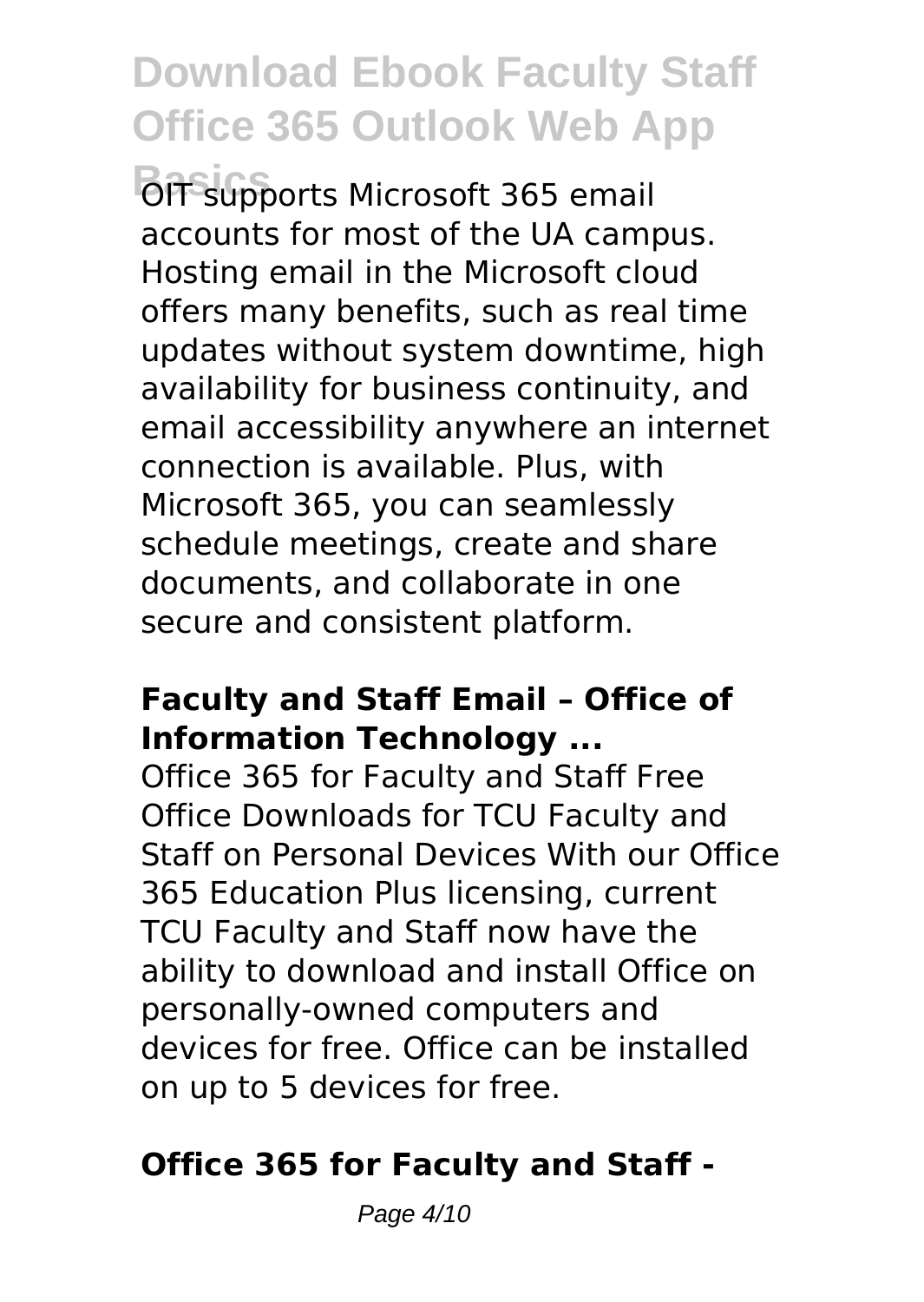# **Basics TCU Information Technology**

Microsoft Office 365 Pro Plus is available free of charge to students registered for at least one credit in the current term at the University of Minnesota, and to Faculty and Staff currently employed by the University. Alumni, retired staff and faculty (including Professor Emeritus) are not eligible. Download and install the latest version of Microsoft Office through the Office 365 portal as described below.

#### **Microsoft Office 365 Pro Plus: For Faculty, Staff ...**

Office 365 - faculty & staff Concordia faculty and staff have been granted a license for the Office 365 online platform offered by Microsoft. This online platform offers access to the standard suite of office applications (Word, Excel, PowerPoint), file storage (One Drive), Intranet (SharePoint), collaboration tools (MS Teams) and more.

### **Office 365 - faculty & staff - Concordia University**

Page 5/10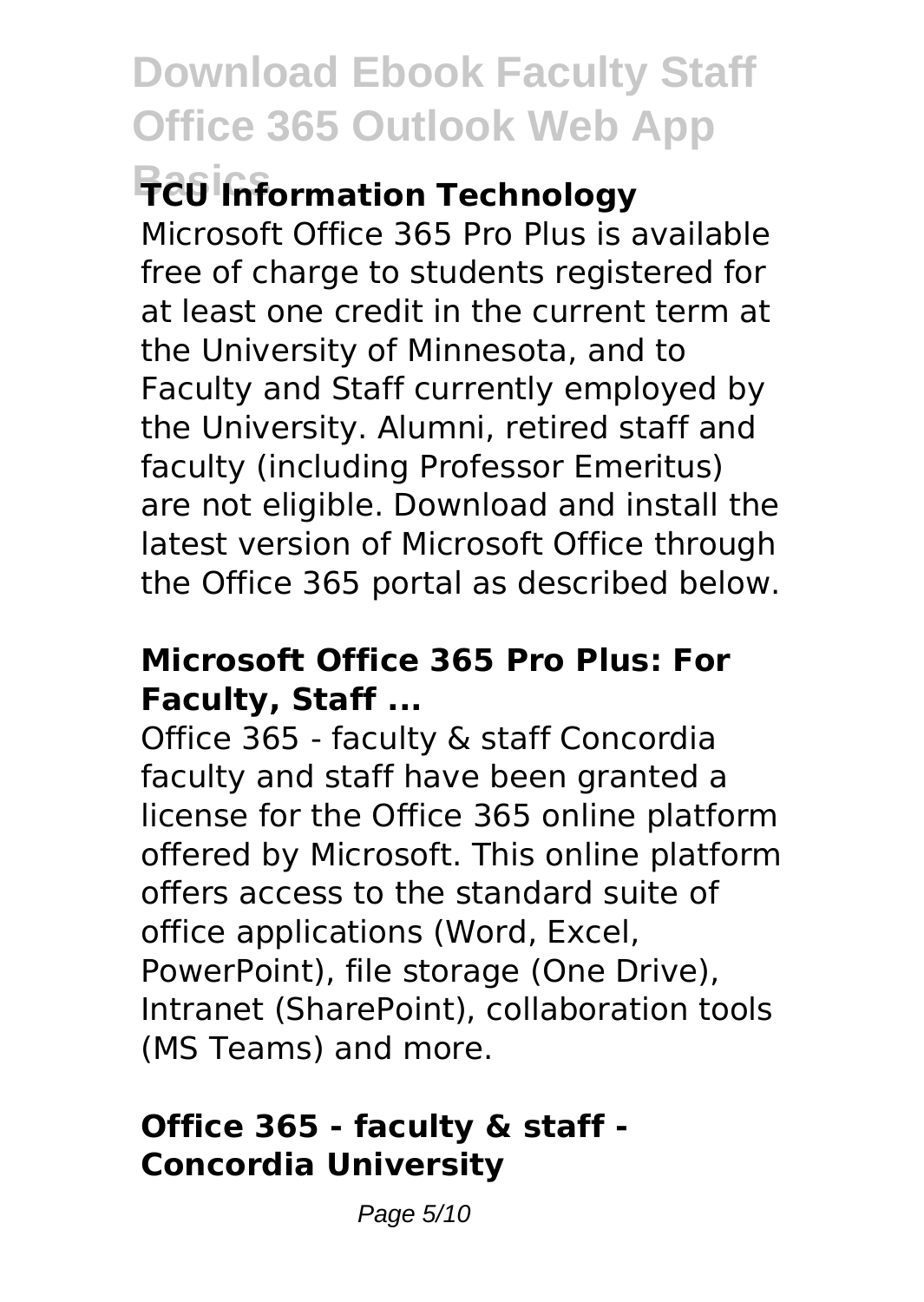**Basics** Free Microsoft Office for Faculty and Staff. Faculty and Staff can visit https://p ortal.office.com/OLS/MySoftware.aspx for a free download of Microsoft Office 365 ProPlus that can be used on up to 5 computers or tablets and unlimited mobile phones while they are currently working for UF and receiving a paycheck from the University. Any additional licenses can be purchased at the full retail price.

#### **Microsoft Software for Faculty and Staff » Computing Help ...**

The retention policy for permanently deleted items is 14 days. Office 365/Volmail accounts are not backed up by Microsoft, and OIT is unable able to restore files from backup should they be inadvertently deleted. Faculty and Staff who leave in good standing will retain access to their account for one year after they have left the University.

#### **Office 365 for Faculty & Staff | Office of Information ...**

Page 6/10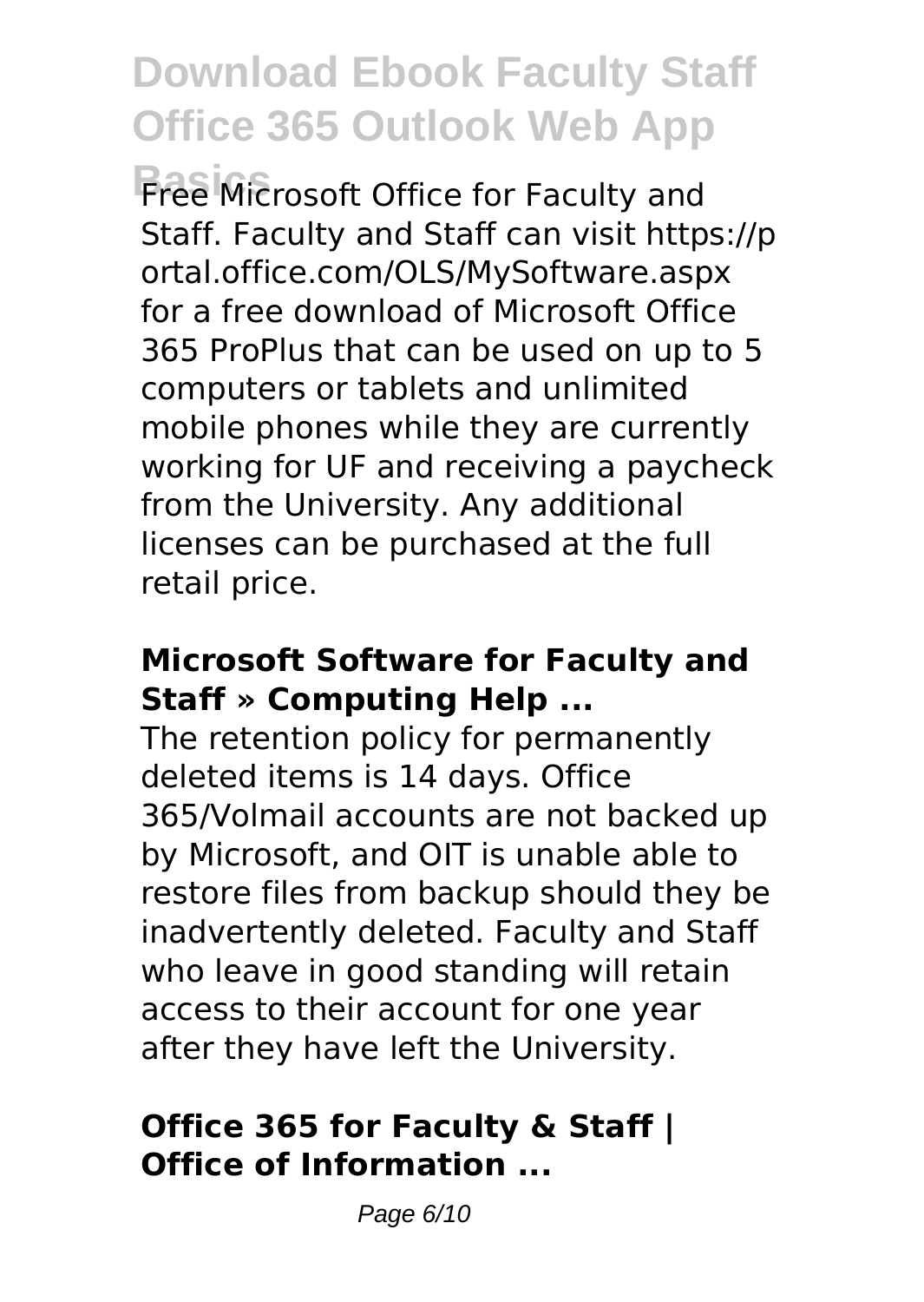**Basics** Faculty Development. Faculty Handbook. Faculty Mentoring. Faculty Senate. Faculty Women's Club. Firefly firefly.nebraska.edu. Human Resources. Inclusion. Information Technology (IT) LiveGreen. McGoogan Library of Medicine. Media Authorization Form. MyRecords. MyRecords Login Instructions. MyRecords Login Issues. Outlook (Office 365 Cloud Email)

#### **Faculty & Staff | University of Nebraska Medical Center**

Office 365 for Staff & Faculty Actively employed staff/faculty members can request access to Office 365. Access includes online versions of popular apps, like Microsoft Word and Excel, as well as the ability to download them to your personal computers/devices. Keep reading for more information and instructions.

## **Office 365 for Staff & Faculty - Southwestern College**

Outlook Email Outlook Web Access, also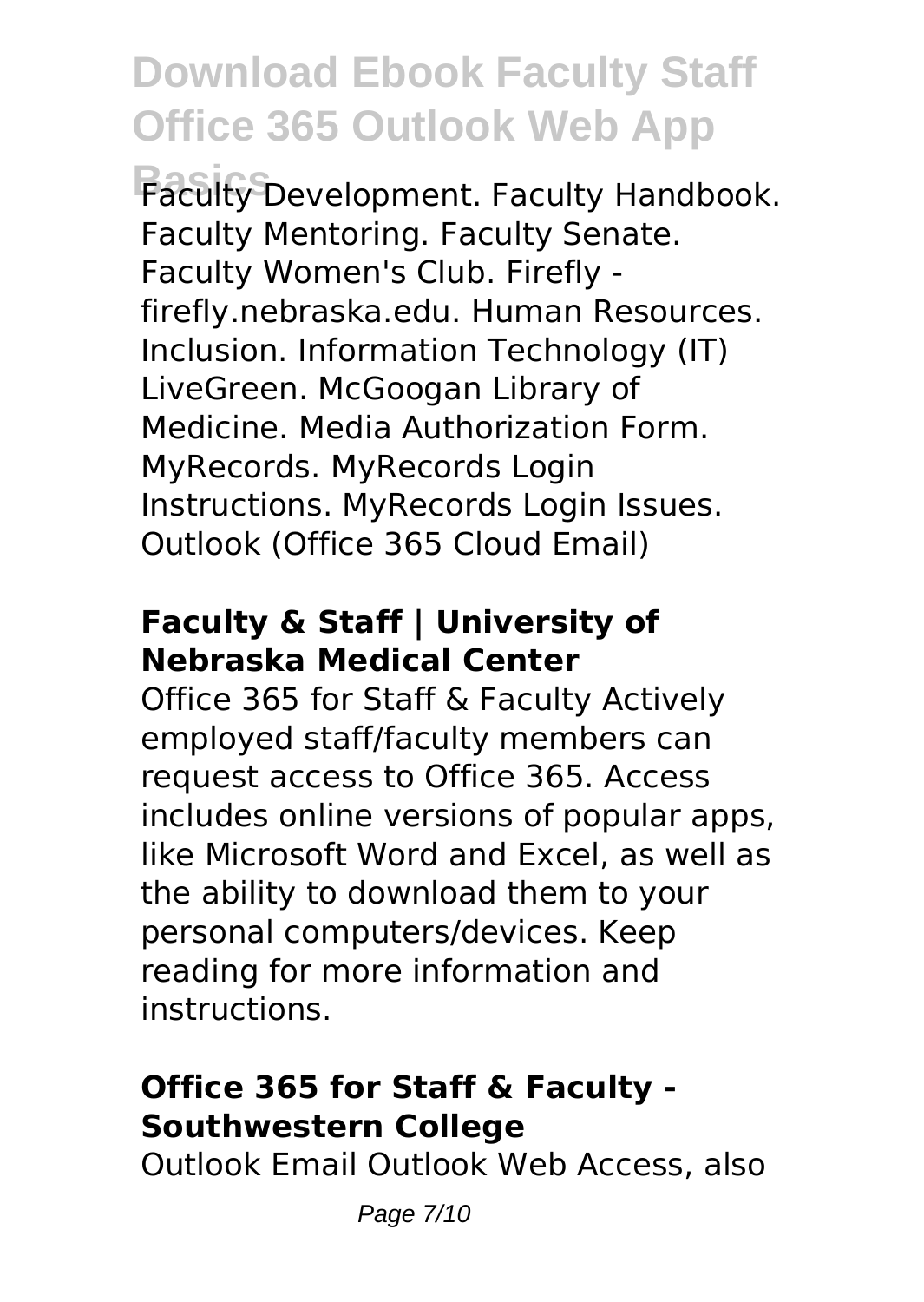**Download Ebook Faculty Staff Office 365 Outlook Web App Basics** known as webmail, is a web-based service that allows you to access your email from any web browser. Office 365 including email is provided to all staff and faculty.

#### **Faculty and Staff Email - Texas Southern University**

All MSU faculty and staff are licensed for Office 365 ProPlus which provides the latest version of Office for Mac and/or Windows.

#### **Office 365 Faculty & Staff - Office 365 | Montana State ...**

Beginning Monday, Sept. 28 at 9:00 a.m., faculty and staff will have access to the full suite of Office 365 applications. This however does not include email as this will remain in our Exchange environment here at SFASU. You can access your email (via Outlook web) and the suite of Office 365 apps via buttons in mySFA.

## **Office 365 and your SFA email**

Page 8/10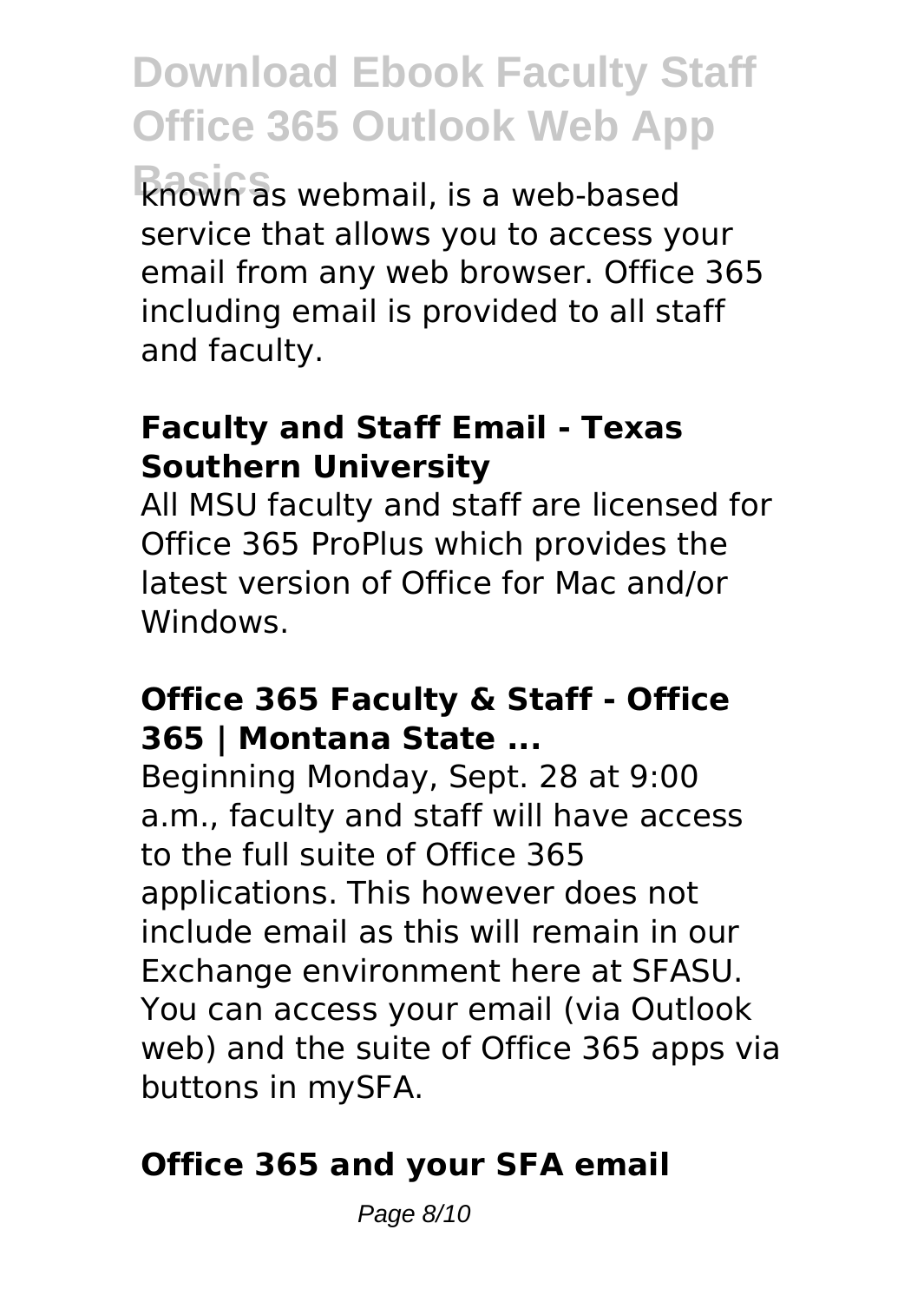# **Basics account | mySFA**

Office 365 Outlook offers comprehensive email and calendaring services to faculty and staff.

#### **Office 365 Outlook : TechWeb : Boston University**

Microsoft Office 365 Pro Plus is available free of charge to current University of Minnesota students, faculty, and staff. Office 365 is intended for use on personally-owned devices, not Universityowned computers. This article contains suggestions for troubleshooting problems with Office 365 installation or activation.

### **Office 365 for Students, Faculty, and Staff: Troubleshoot ...**

Office 365 allows you to work with many Microsoft applications from the Web and offers cloud storage. Faculty and staff are eligible if they have an active campus email address and password. You can install the software on a personally owned device. Students,